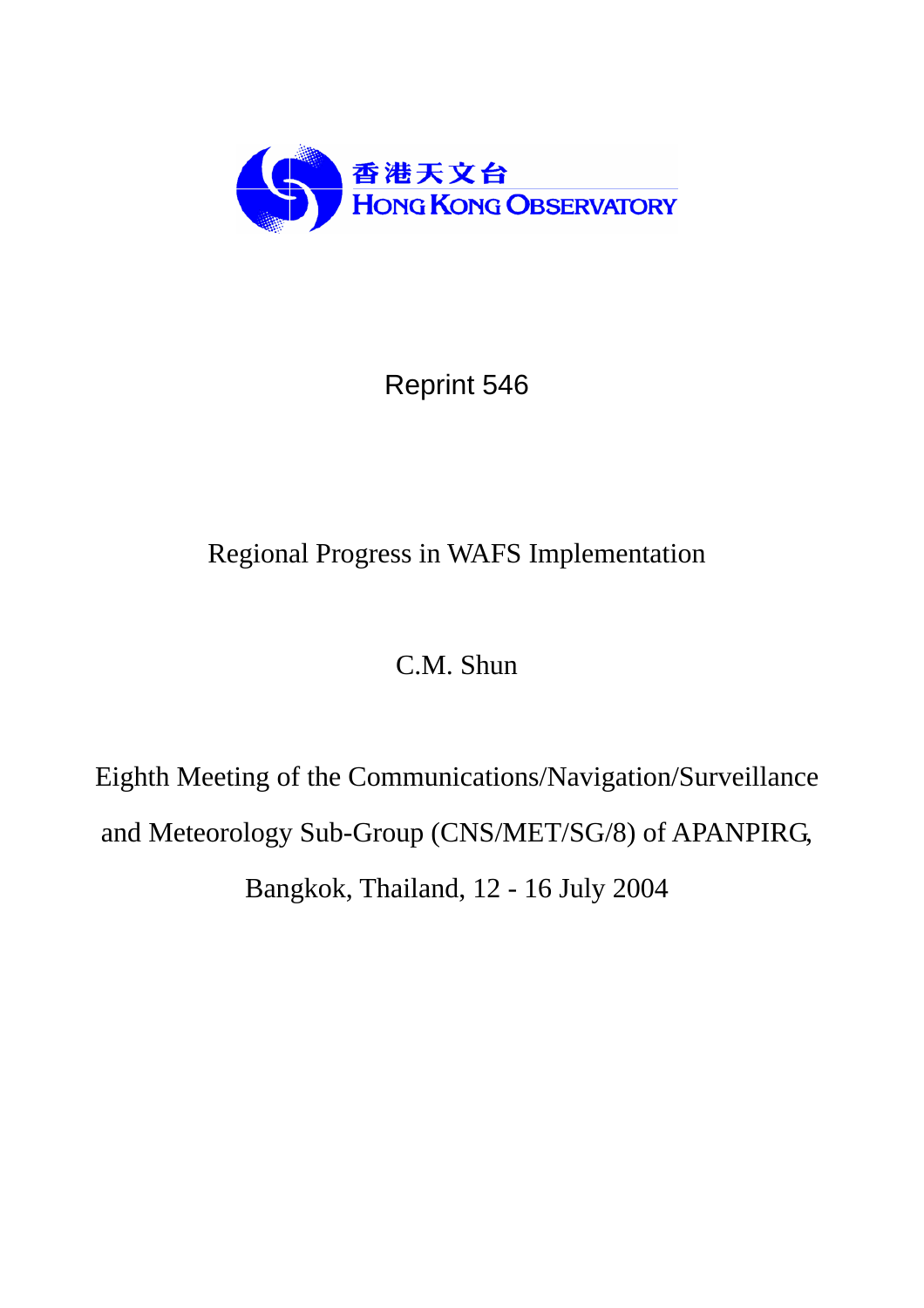

*International Civil Aviation Organization*

 **Eight Meeting of the Communications/Navigation/Surveillance and Meteorology Sub-Group (CNS/MET/SG/8) of APANPIRG**

Bangkok, Thailand, 12 – 16 July 2004

## **Agenda Item 8(2): Review of the implementation of WAFS: Transition to GRIB and BUFR coded WAFS products**

## **REGIONAL PROGRESS IN WAFS IMPLEMENTATION**

(Presented by Chairman, WAFS Implementation Task Force)

## **SUMMARY**

This paper reports on the progress of WAFS transition to GRIB and BUFR coded WAFS products and WAFS implementation in the Asia and Pacific Regions.

## **1. INTRODUCTION**

1.1 The meeting may like to recall that, as discussed in the last  $(7<sup>th</sup>)$  meeting of the CNS/MET SG during 15-21 July 2003, with the establishment of the WAFS Operations Group (WAFSOPSG) it was likely that the role of the PIRGs in WAFS planning would become less important. However, in respect of WAFS implementation, the CNS/MET SG was expected to continue to address the ongoing issues, assisted by the WAFS Implementation Task Force (WAFS/I TF), including in particular, the States' progress in their capability to receive, decode, and process WAFS output products in the GRIB and BUFR code forms. Moreover, the results of the ASIA/PAC GRIB/BUFR regional survey in 2003 showed that urgent follow-up actions were required so that the ASIA/PAC Regions would be ready for the migration to GRIB and BUFR by 1 July 2005 when T4 facsimile products will be removed from the satellite broadcast.

1.2 Subsequent to CNS/MET SG7, the first meeting of the WAFSOPSG was held during 10-13 November 2003 to discuss the operation and development of WAFS. As members of the WAFSOPSG, Australia and China submitted one WP and three IPs to WAFSOPSG/1. These papers pertained to SIGWX lead time, icing forecasts for ETOPS operations, technical issues with BUFR migration, and more efficient operational WAFS. The executive summary and full report of WAFSOPSG/1 are available on the WAFSOPSG website at [http://www.icao.int/anb/WAFSOPSG/.](http://www.icao.int//anb/WAFSOPSG/) In particular, the meeting may like to note the following outcomes: -

## 1.2.1 **Items related to GRIB and BUFR migration:**

- (a) A suggestion for the continual provision of WAFS products in the T4 chart form through the Internet-based back-up services beyond Amendment 73 to Annex 3 was not supported in consideration of the additional cost in acquiring the visualization software for T4 charts;
- (b) APANPIRG/14 Conclusion 14/31, which called for the WAFSOPSG to consider the requirement for automatic production of SIGWX charts for the standard ICAO chart areas from BUFR coded WAFS products to be included into the set of minimum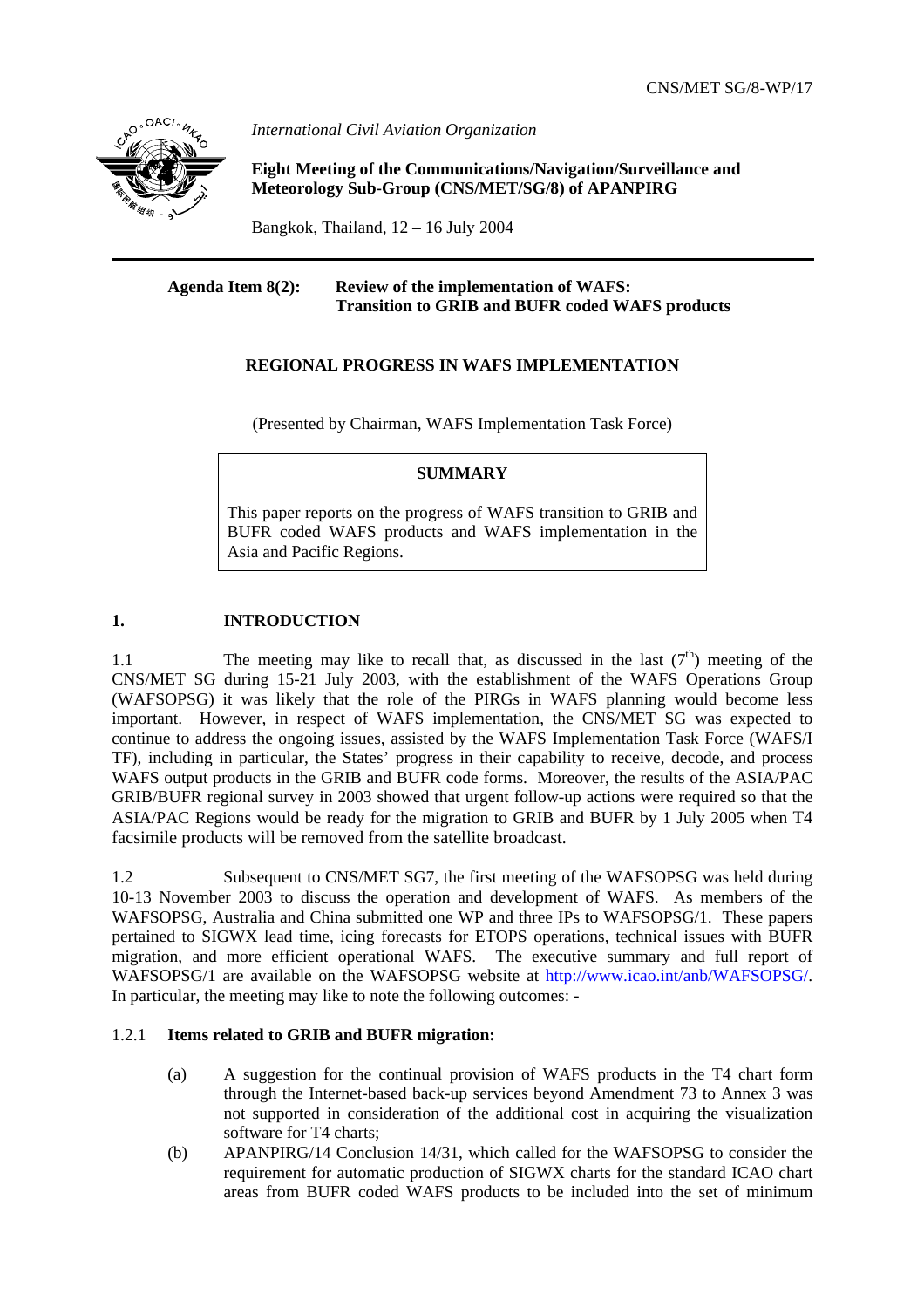requirements to be achieved by the WAFS workstation manufacturers was not supported. The reason was that the provision requiring the availability of WAFS forecasts for fixed areas of coverage would have to be addressed to Contracting States and it would not be possible to place specific requirements for the WAFS workstation manufacturers in Annex 3;

- (c) Guidelines related to the depiction of meteorological and other features on WAFS forecast charts derived from the BUFR and GRIB data should be completed by the WAFC Provider States as a matter of urgency:
- (d) Guidance for the elimination of "edge effects" by BUFR visualization software was formulated;
- (e) A list of software vendors who meet the high-level criteria concerning the depiction of meteorological and other features on WAFS forecast charts derived from the BUFR and GRIB data should be developed by the WAFC Provider States, and should be placed on the WAFSOPSG website upon completion;
- (f) The impact of migration from GRIB1 to the GRIB2 code form will be studied.

## 1.2.2 **Other items:**

- (a) There is no need to introduce a new forecast in the T4 chart form with the area of coverage "L" to cover polar routes in view of the availability of global WAFS forecast in the GRIB and BUFR code forms;
- (b) In response to APANPIRG/14 Conclusion 14/34, adequate notification procedures for significant changes to the WAFS operation will be developed by the WAFC Provider States;
- (c) The updated WAFC back-up procedures are available on the WAFSOPSG website;
- (d) IATA reiterated no operational requirement for WAFS SWM forecasts;
- (e) The depiction of SIGWX in the WAFS forecasts should be harmonized with every effort to minimize differences between the products issued by the two WAFCs;
- (f) The feasibility and advisability of extending the lead time for issuance of SIGWX forecasts to 16 hours will be studied by the WAFC Provider States;
- (g) Clouds other than CB and TCU will be eliminated from SWM;
- (h) The feasibility and desirability of the WAFCs providing feedback on the quality of MET information included in the ADS messages to the operators concerned will be assessed and, if found feasible, appropriate procedures will be developed;
- (i) The feasibility of replacing WAFS SWM forecasts by new global WAFS output products for turbulence, icing, and CB and TCU clouds in grid point format will be studied;
- (j) Forecasts of height above ground level of the standard WAFS flight levels will be included in the list of WAFS forecasts to be provided by the WAFCs in the GRIB code form.

## **2. REGIONAL PROGRESS**

2.1 The progress of WAFS implementation in the ASIA/PAC Regions has been tracked by the document "ASIA/PAC WAFS Implementation Plan and Procedures" developed and maintained by the WAFS/I TF since 1998. This document was last updated by CNS/MET SG7 in July 2003 and is included as the Appendix to this paper for review and necessary updating by CNS/MET SG8.

2.2 The meeting is invited to review the progress of WAFS implementation in the ASIA/PAC Regions against the "Indicative Timetable for Implementation of WAFS" given in the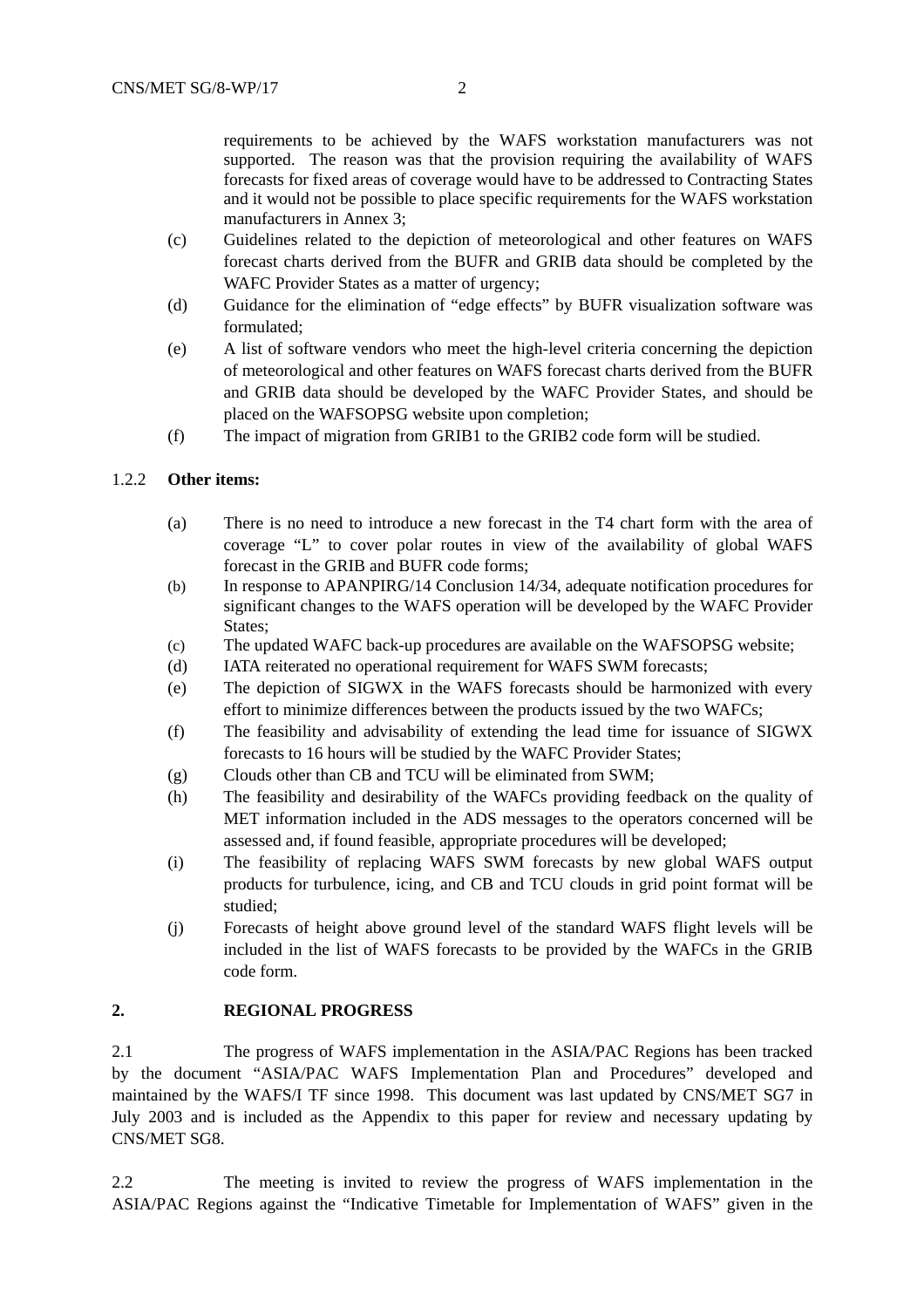"ASIA/PAC WAFS Implementation Plan and Procedures" (see Attachment 1 of Appendix), in particular the progress of the following items which are already due or will be due for completion soon:  $-$ 

| <b>Item</b> | <b>Task/Stage of Implementation of WAFS</b>                                                                              | <b>Anticipated Date</b>            |
|-------------|--------------------------------------------------------------------------------------------------------------------------|------------------------------------|
| 3           | Training in the operational conversion of<br><b>GRIB</b> forecasts to Wind / Temp charts                                 | late 2002 (SADIS)                  |
|             |                                                                                                                          | late $2004 /$ early<br>2005 (ISCS) |
| 6           | Training in the operational conversion of<br><b>BUFR</b> to SIGWX charts                                                 | late 2002 (SADIS)                  |
|             |                                                                                                                          | late $2004 /$ early<br>2005 (ISCS) |
| 8           | The satellite distribution by the two WAFCs<br>of global SWH and of SWM for limited<br>geographical areas in BUFR format | June 2003 (SADIS)                  |
|             |                                                                                                                          | September 2003<br>(ISCS)           |

2.3 As regards items 3 and 6, it is understood that the SADIS and ISCS Provider States have kindly agreed to provide a conjoint training on the operational use of GRIB and BUFR coded WAFS products for both SADIS and ISCS user States in the ASIA/PAC Regions in late 2004/early 2005. The exact dates for the conjoint training are being coordinated. As regards item 8, while the satellite distribution of global SWH in BUFR format by WAFC London had become operational in June 2003, the satellite distribution of global SWH in BUFR format by WAFC Washington and SWM for limited geographical areas in BUFR format by WAFC London has not yet been achieved. An update from the WAFC Provider States in these regards will be useful to States in their preparation for the migration to BUFR.

#### **3. ISSUES IN THE MIGRATION TO GRIB AND BUFR**

3.1 In the last meeting, the CNS/MET SG realized that, based on the results of the ASIA/PAC GRIB/BUFR regional survey in 2003, 83% of ASIA/PAC States/Territories had yet to acquire the capability to operationally convert BUFR coded WAFS products into SIGWX charts and 69% of States/Territories had yet to acquire the capability to operationally convert GRIB coded WAFS products into Wind/Temp charts. In view of these results, APANPIRG/14 Conclusion 14/30 urged ASIA/PAC States to start the necessary preparations for the migration to the operational use of GRIB and BUFR coded WAFS products as a matter of urgency, if they had not already done so. Furthermore, States having difficulties in the migration to the operational use of GRIB and BUFR coded WAFS products were encouraged to urgently approach WMO for assistance under the WMO Voluntary Cooperation Programme (VCP). Participants of this meeting might like to provide an update on the progress of their States in the preparation for the migration to GRIB and BUFR.

3.2 As of the date of the meeting, only 11½ months are left prior to the removal of T4 facsimile products from the satellite broadcast on 1 July 2005. States should also be aware of the WAFSOPSG/1 decision that WAFS products in the T4 chart form will not be made available through the Internet-based back-up services beyond Amendment 73 to Annex 3 (see para.1.2.1(a) above). It is therefore imperative for States to *complete*, as a matter of urgency, the necessary preparations, viz. acquisition of appropriate equipment, workstations, software and training, for the migration to the operational use of GRIB and BUFR coded WAFS products.

3.3 To complete the preparation for the migration to GRIB and BUFR, in addition to the acquisition of the appropriate equipment, workstations and software, States should be aware that, in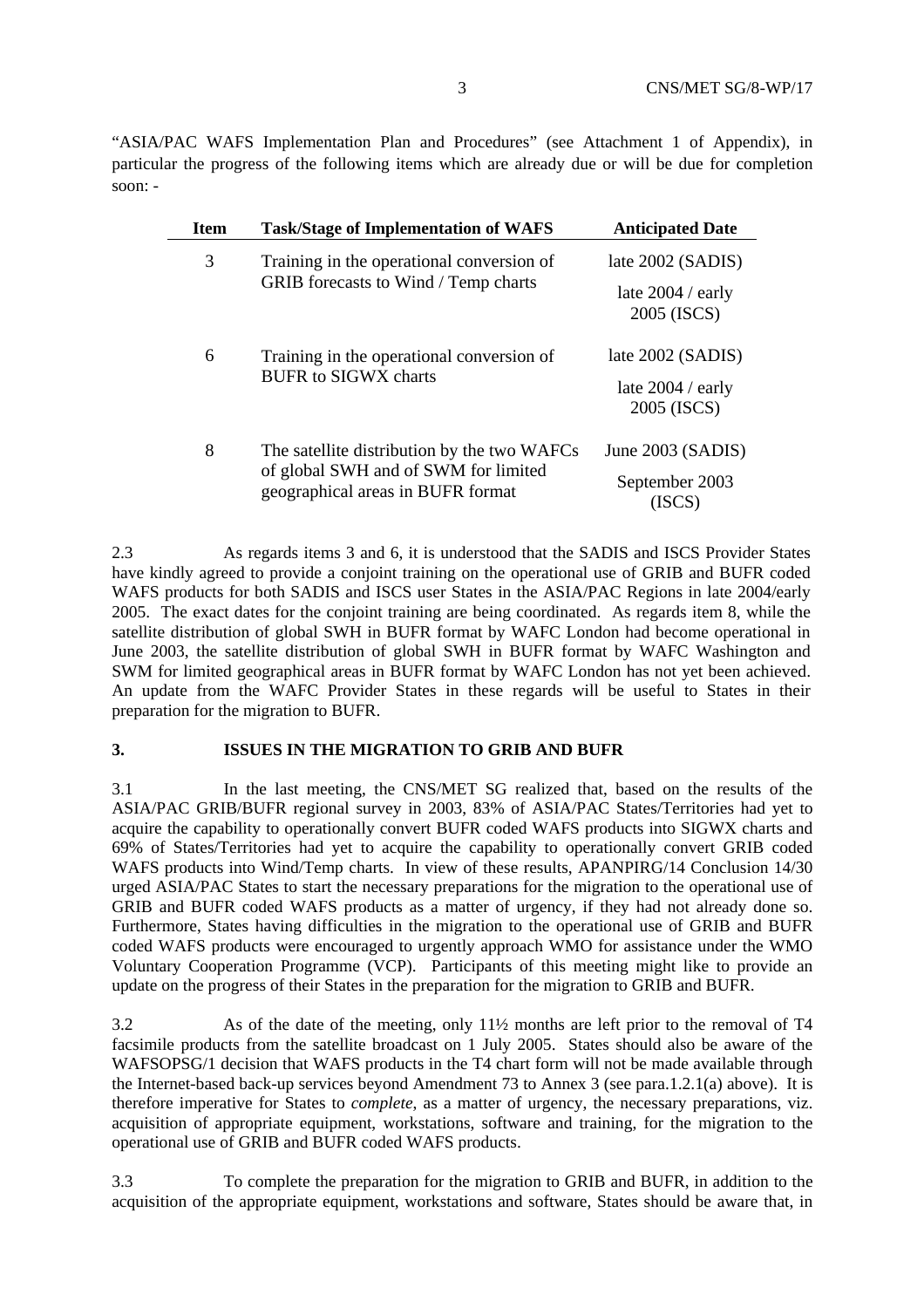CNS/MET SG/8-WP/17 4

the provision of Annex 3 compliant WAFS forecast charts for fixed areas of coverage as part of the flight documentation, there is a need for the meteorological offices concerned to perform manual checking and adjustments (e.g. to remove residual obscuration/overlapping of features) of SIGWX charts generated from BUFR coded WAFS products. The extent of the manual operations required would likely depend on the functionalities of the specific visualization software package used (e.g. availability of automatic de-cluttering or auto-placement function). In this connection, the meeting is invited to note the following developments that have taken place since WAFSOPSG/1:

- (a) Revised guidelines on the depiction of SIGWX features on WAFS forecast charts derived from BUFR have been developed by the WAFC Provider States and provided to software manufacturers in January 2004 (see para.1.2.1(c)-(d) above); and
- (b) A further evaluation of the different BUFR visualization software packages has been conducted by WAFC London in March 2004 and results have been made available on the SADIS website [\(http://www.metoffice.com/sadis/software/index.html](http://www.metoffice.com/sadis/software/index.html)) (see para.1.2.1(e) above). It is however noted that a significant number of the software packages continue to exhibit non-compliant issues, some of which having flight safety implications, e.g. tropical cyclone symbol missing/obscured. Further details on these technical issues identified by the WAFC London evaluation can be found in WP/10 submitted to SADISOPSG/9 ([http://www.icao.int/ANB/SADISOPSG/meetings/sadis9/wp/wp10.pdf](http://www.icao.int/ANB/SADISOPSG/meetings/sadis9/wp/)).

3.4 In view of the above discussions, it is important that both SADIS and ISCS user States in the ASIA/PAC Regions should be made aware of the evaluation results of the visualization software packages and make full use of the conjoint training on the operational use of GRIB and BUFR coded WAFS products to be held in late 2004/early 2005. The meeting may wish to consider the following draft conclusion:

## **Draft Conclusion 8/xx – States' Actions for the Migration to the Operational Use of GRIB and BUFR Coded WAFS Products**

That,

- (a) ASIA/PAC States be urged to complete, as a matter of urgency, the necessary preparations for the migration to the operational use of GRIB and BUFR coded WAFS products, if they have not already done so, prior to the removal of T4 facsimile products from the satellite broadcast on 1 July 2005;
- (b) States be encouraged to review the GRIB and BUFR visualization software evaluation results available on the WAFSOPSG and SADIS websites and ensure that software packages capable of producing WAFS forecast charts fully compliant with Annex 3 are acquired;
- (c) States arrange for appropriate personnel to attend the conjoint training on the operational use of GRIB and BUFR coded WAFS products to be held in the ASIA/PAC Regions in late 2004/early 2005.

3.5 As the next meeting of the CNS/MET SG will be close to or after 1 July 2005, the date of removal of T4 facsimile products from the satellite broadcasts, this meeting might like to consider the need for contingency measures in the event that the necessary preparations for the migration to the operational use of GRIB and BUFR coded WAFS products have not been completed by the deadline.

## **4. ISCS UPGRADE**

4.1 Since the last meeting of the CNS/MET SG, the following developments took place in the ASIA/PAC Regions in respect of the upgrade of the ISCS: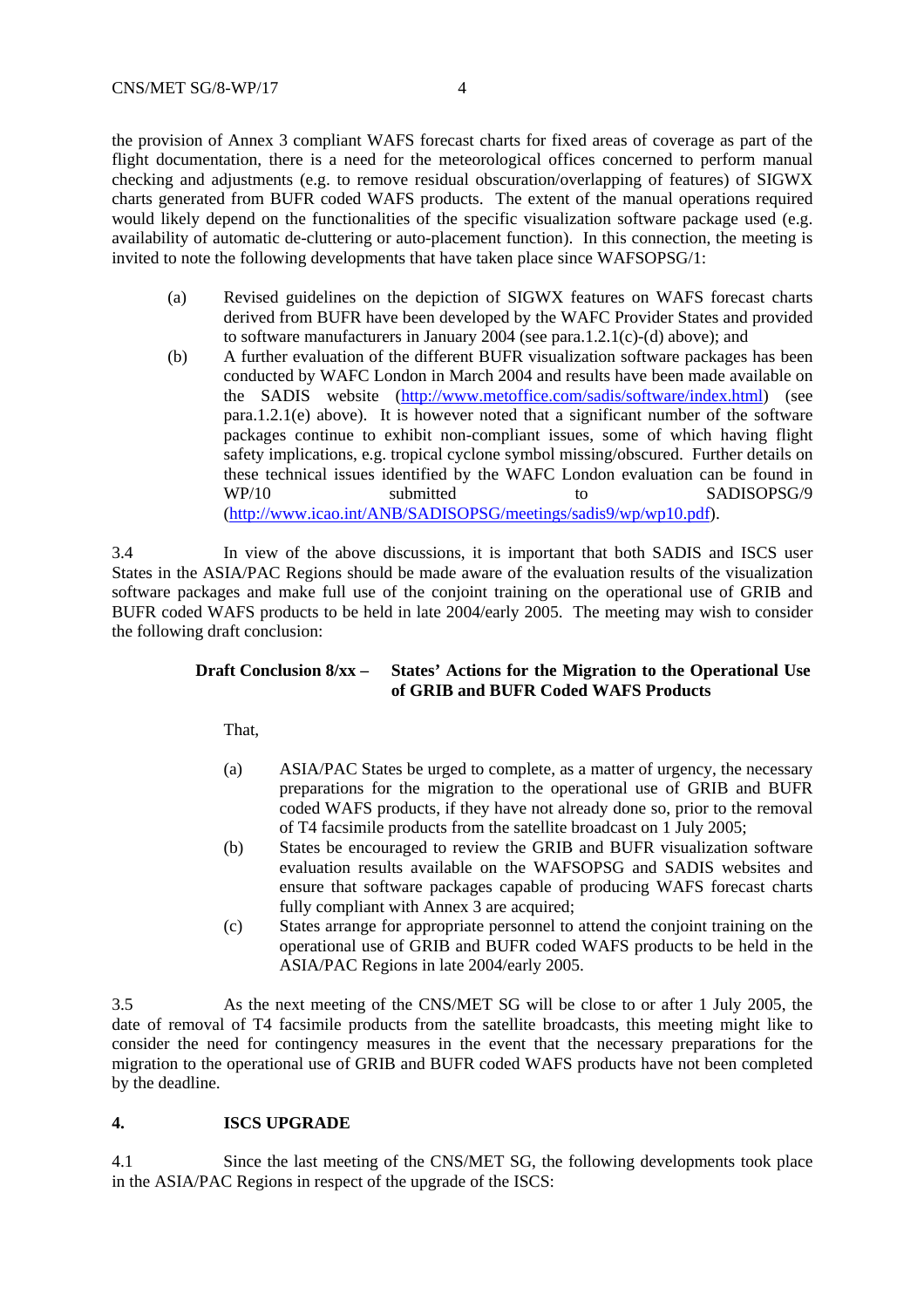- (a) December 2003 on-site upgrade of the VSAT receivers and the network interface for supporting TCP/IP by MCI, the contractor of the new ISCS system;
- (b) February 2004 provision of the PD Receive Client software by MCI to States. Start of the TCP/IP broadcast; and
- (c) Mid-April 2004 missing data problem of the TCP/IP broadcast appeared. Only about a third to half of the normal amount of T4 charts and GRIB data could be received from the TCP/IP broadcast at certain sites.

4.2 At the time of writing of this paper (late May 2004), the missing data problem of the TCP/IP broadcast appeared to have been largely fixed. WAFC Washington had also indicated that the X.25 broadcast would be extended until 30 June 2004. ISCS user States having difficulties in meeting the ISCS transition schedule might like to consider using the SADIS Internet-based back-up service or the NWS Internet-based file server (http://weather.gov/tg/dataprod.html) as an interim solution for reception of WAFS products and data. To ascertain the current status of the ISCS transition, the ICAO Asia and Pacific Office had requested pertinent information from ASIA/PAC States in April 2004.

4.3 In the light of the SADIS experience, it will be useful for each ISCS user State to nominate an operational personnel to act as an ISCS focal point so that updated status of the ISCS implementation could be readily received in the future. This will also facilitate coordination of ISCS operational matters, such as the quick migration of ISCS sites in the ASIA/PAC Regions from Intelsat satellite 176 to Intelsat satellite 174 in June 2004. In this connection, the meeting may wish to consider the following draft conclusion:

#### **Draft Conclusion 8/xx – Nomination of ISCS Focal Points**

That, ICAO invites each ISCS user State in the ASIA/PAC Regions to nominate an operational personnel to act as an ISCS focal point to facilitate coordination of ISCS related matters.

#### **5. ACTION BY THE MEETING**

- 5.1 The meeting is invited to:
	- (a) note the information in this paper;
	- (b) consider necessary changes to the "ASIA/PAC WAFS Implementation Plan and Procedures";
	- (c) agree on the proposed draft conclusions; and
	- (d) consider further action to be taken to foster WAFS implementation in the ASIA/PAC Regions.

- - - - - - - - - - - - -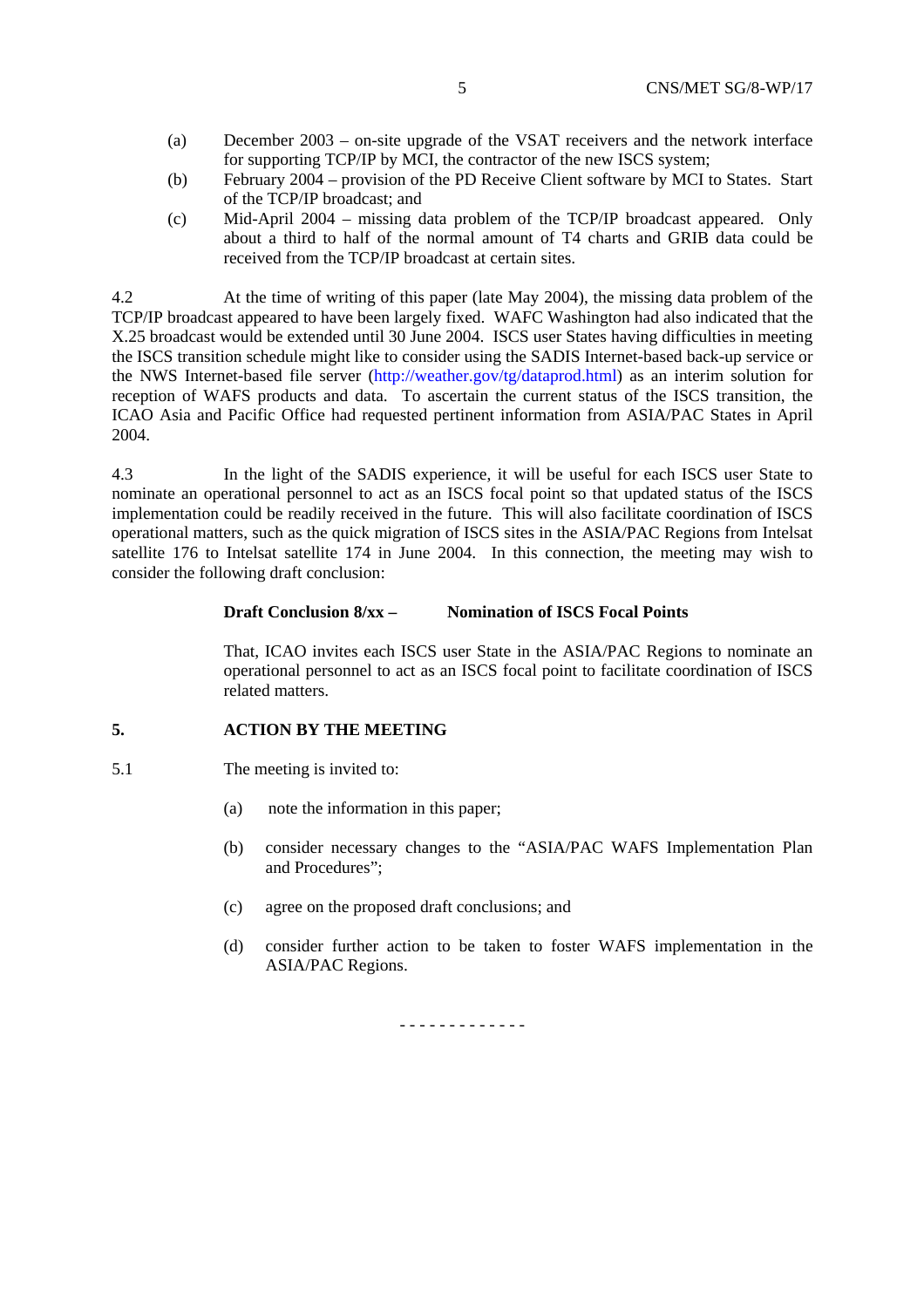

# **ASIA/PAC WAFS Implementation Plan and Procedures**

 $6<sup>th</sup>$  Edition - July 2003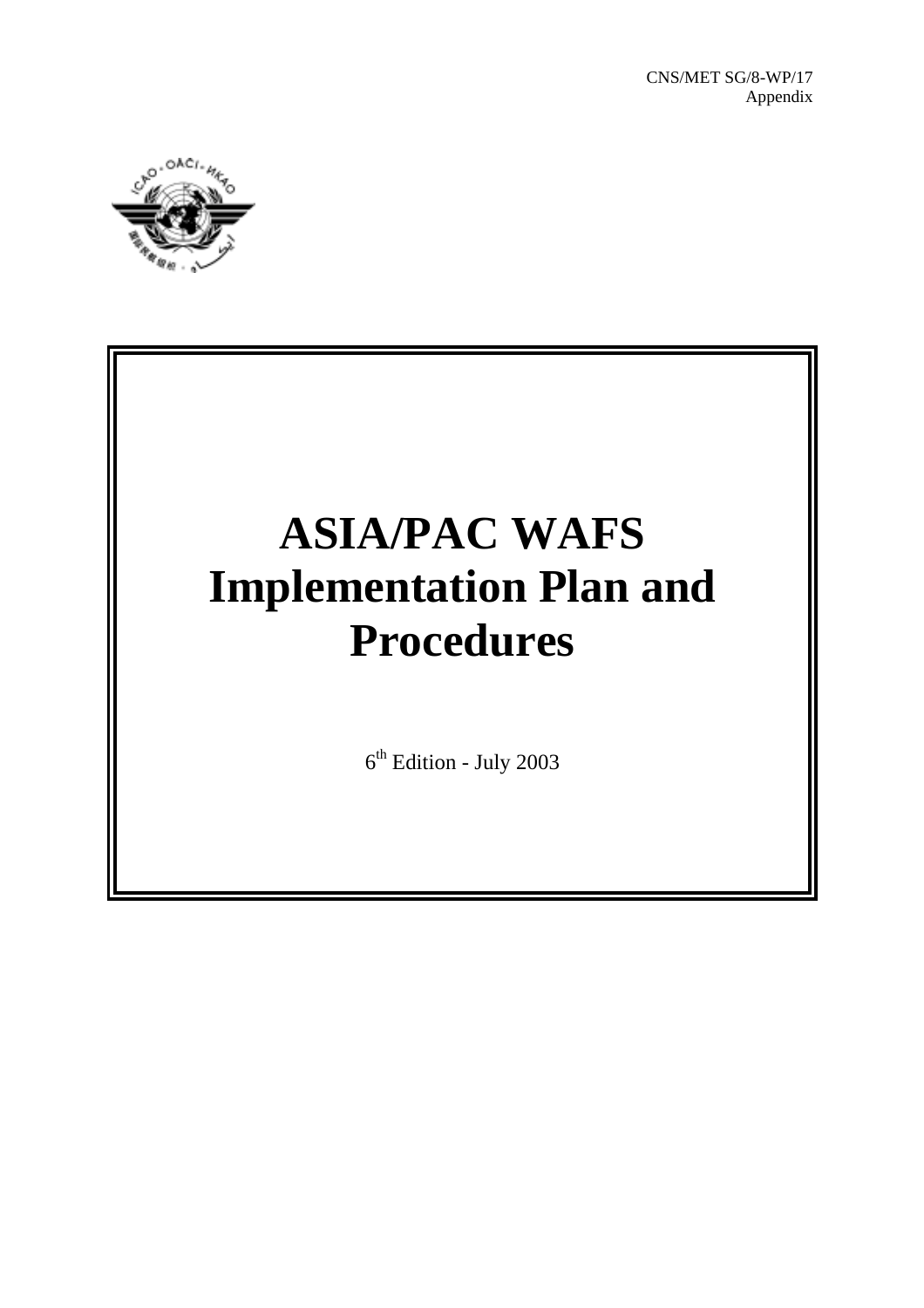## **ASIA/PAC WAFS Implementation Plan and Procedures**

## **6th Edition - July 2003**

## **Introduction**

1. The Asia/Pacific WAFS Implementation Plan and Procedures has been revised to take account of progress already made and in recognition of the impact of the migration to GRIB and BUFR.

## **The Implementation of WAFS**

2. This plan is based on the understanding that the implementation of WAFS in the Asia/Pacific Regions involves:

- a. Production and dissemination by the WAFCs of global forecast winds, temperatures, tropopause height, tropopause temperature and humidity in GRIB format.
- b. The transfer of responsibility for the production for SWH from RAFCs to the two WAFCs, and hence the closing down of the RAFCs.
- c. The implementation of a communication system/s for the distribution of WAFS products in the Asia/Pacific Regions, to all the States that require the products in support of international air navigation. This will be achieved via satellite broadcast (SADIS and ISCS/2). States may need to use an alternative distribution system.
- d. The production and distribution (via satellite broadcast) by the WAFCs, of Global, quality controlled SWH (FL 250 - 630) in BUFR format.
- e. The production and distribution (via satellite broadcast) by the WAFCs of quality controlled SWM (FL 100 - 250) in BUFR format over limited geographical areas where required by PIRGs.
- f. The capability of States to convert BUFR and GRIB messages to graphical products on an operational basis.

## **SIGWX Charts**

3. The table below shows the status of the SIGWX charts and responsible WAFCs.

| Chart area & responsible WAFC |                  |  |
|-------------------------------|------------------|--|
|                               | G London (SWH)   |  |
|                               | K London (SWH)   |  |
| D                             | London (SWH)     |  |
|                               | Washington (SWH) |  |
| E                             | London (SWH)     |  |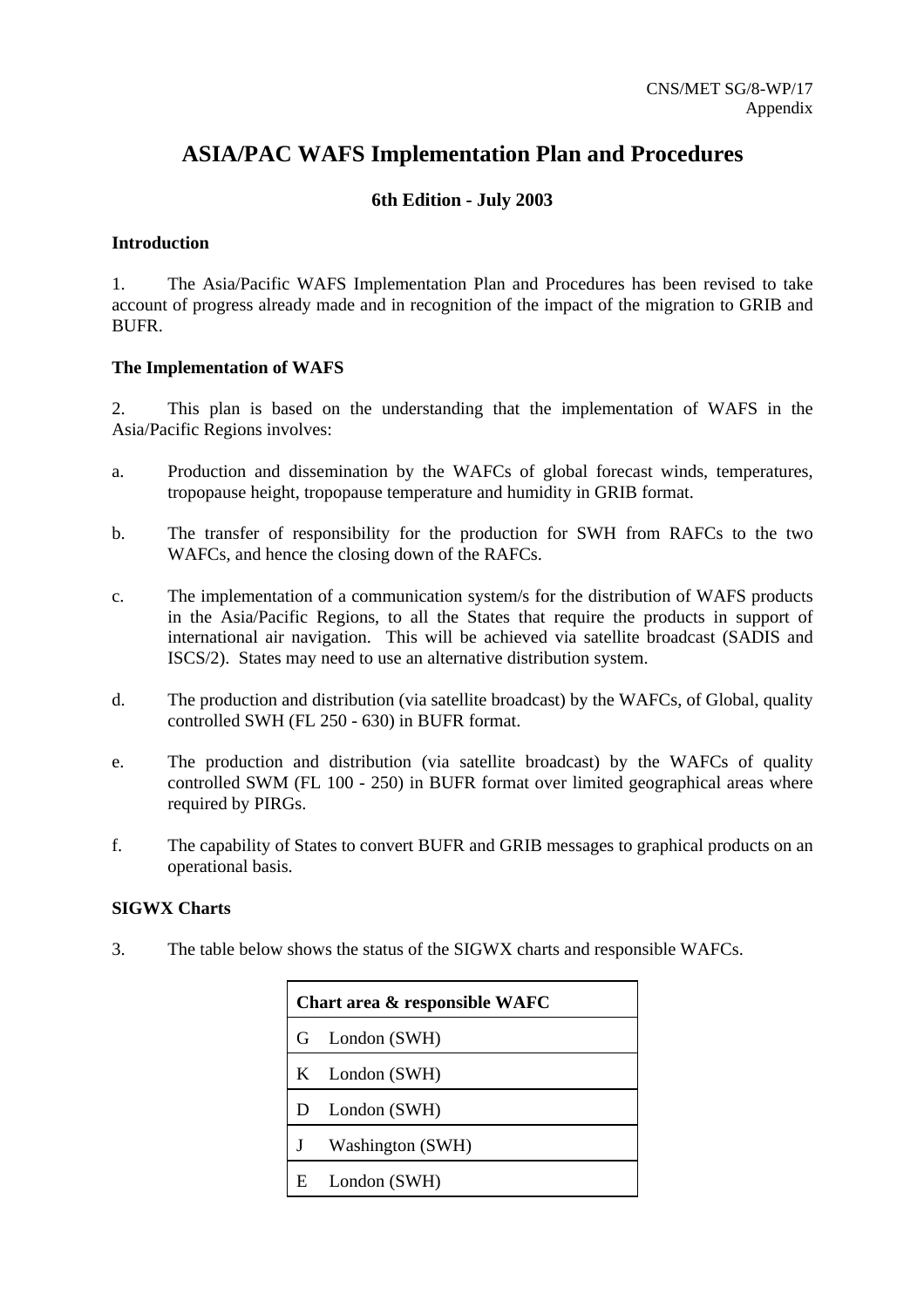| F | Washington (SWH) |
|---|------------------|
|   | Washington (SWH) |
| M | Washington (SWH) |

4. There will be an ongoing requirement for NMSs to monitor the quality of WAFC products.

5. Action required to be taken by States to adhere to the provision of Annex 3 to ensure the relevant advisories for tropical cyclones, volcanic ash, the accidental release of radio active material and SIGMETs are made available to the WAFCs in a timely manner.

6. The SIGWX charts produced by WAFC Washington are also available on the US NWS Aviation Weather Center Internet site at: http://www.nws.noaa.gov/iscs. All WAFC London products are available on a password controlled internet-based FTP site, together with appropriate GRIB and BUFR decoding facilities.

7. States are encouraged to send comments to the WAFCs about the quality and accuracy of SIGWX on a frequent and regular basis. Contact details for comments are:

## **WAFC Washington**

| i. | <b>NWS/Aviation Weather Center</b> |  |
|----|------------------------------------|--|
|    | Attention: Mr Mike Campbell        |  |
|    | 7220 NW 101 <sup>st</sup> Terrace  |  |
|    | Kansas City, Missouri              |  |
|    | USA 64153-2371                     |  |

- ii. E-mail addressed to: mike.campbell@noaa.gov
- iii. Fax number: 1 816 880 0650

## **WAFC London**

| i. | The Met. Office                    |
|----|------------------------------------|
|    | Attention: Mr. Nigel Gait          |
|    | <b>Civil Aviation Branch</b>       |
|    | <b>Sutton House</b>                |
|    | London Road Bracknell              |
|    | Berkshire RG12 2SY, United Kingdom |

- ii. E-mail addressed to: nigel.gait@metoffice.com
- iii. Fax number: +44 (1344) 854 156

## **Distribution of WAFS Products**

8. Most States in the Asia/Pacific Regions are receiving wind, temperature and humidity forecasts in GRIB, and SIGWX in T4 facsimile format from the two WAFCs by VSAT, either SADIS or ISCS/2. A range of WAFS products are available via the Internet and through bilateral arrangements with neighbouring national meteorological services.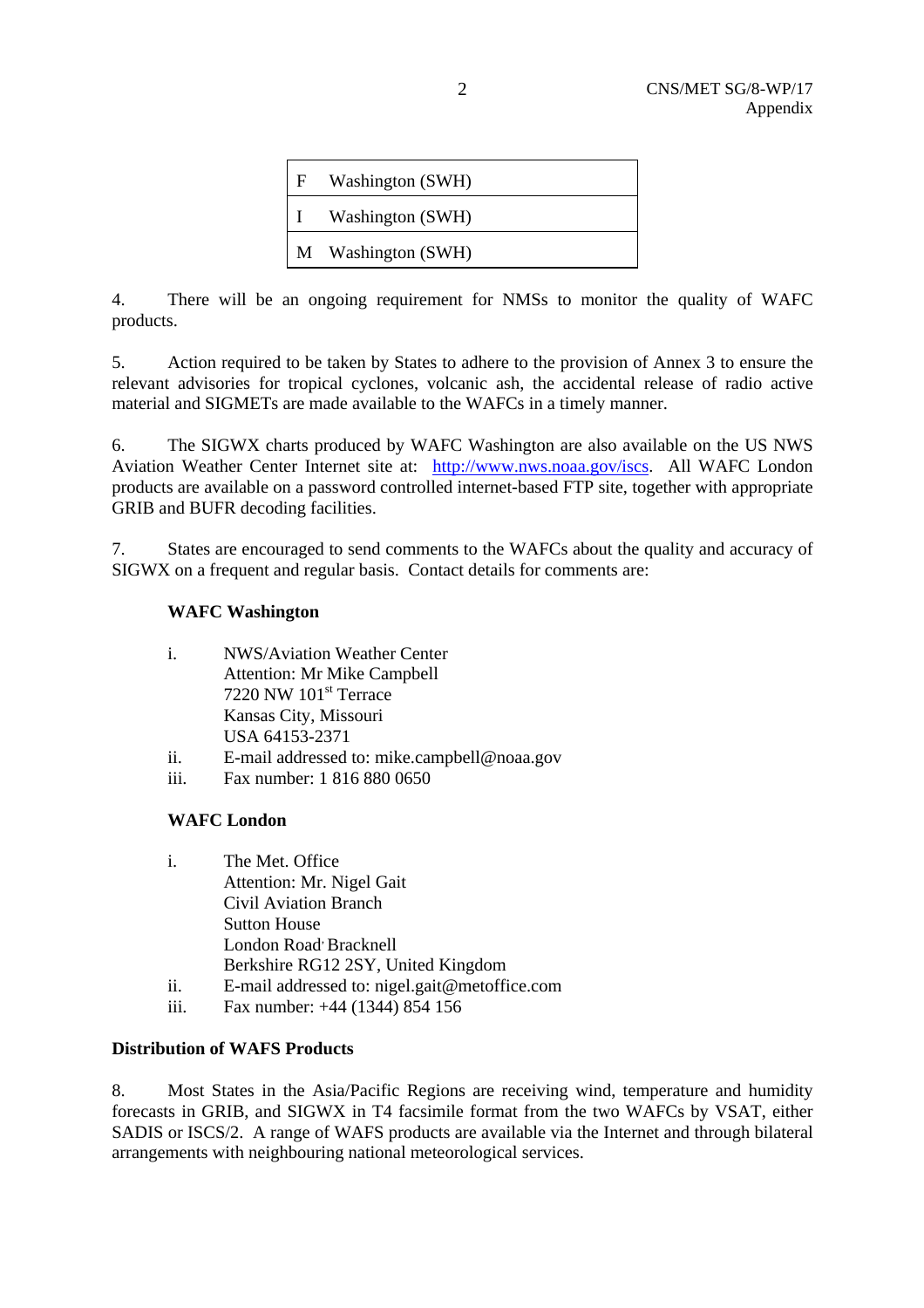9. The two WAFCs will distribute by satellite broadcast Global, quality controlled SWH and quality controlled SWM for limited geographical areas (Note: WAFC London started the operational distribution of Global, quality controlled SWH by satellite broadcast in June 2003) . Once suitable decoding and visualization software has been acquired by States in the Asia/Pacific Regions, to provide them with the ability to operationally construct graphical SIGWX from the BUFR messages, and graphical products from the GRIB messages, the T4 facsimile format charts will be eliminated from the satellite broadcasts.

## **Indicative Timetable for Achieving the Final Phase of WAFS**

10. The table given in Attachment 1 provides an indicative timetable for the implementation of WAFS within the Asia/Pacific Regions.

## **Volcanic Ash Advisory Centres (VAACs)**

11. The VAACs will have an ongoing role of monitoring WAFS SIGWX charts that cover their areas of responsibility, and advising the appropriate WAFC to ensure the accurate inclusion of the volcanic ash symbol.

## **Tropical Cyclone Advisory Centres (TCAC)**

12. The TCACs will have an ongoing role of monitoring WAFS SIGWX charts that cover their areas of responsibility, and advising the appropriate WAFC to ensure the accurate inclusion of the tropical cyclone symbol.